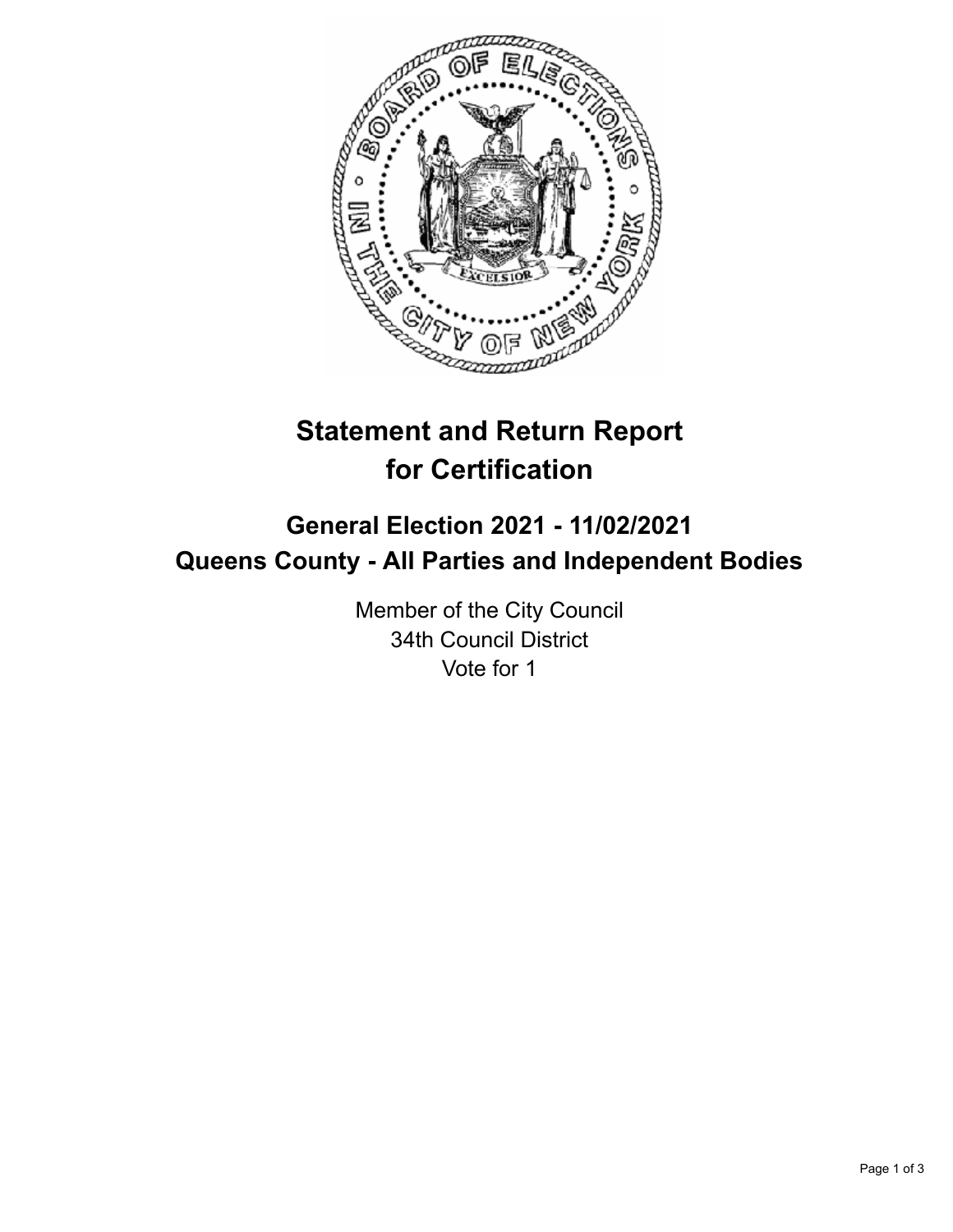

### **Assembly District 37**

| PUBLIC COUNTER                                           | 1,017 |
|----------------------------------------------------------|-------|
| MANUALLY COUNTED EMERGENCY                               | 0     |
| <b>ABSENTEE / MILITARY</b>                               | 43    |
| <b>AFFIDAVIT</b>                                         | 10    |
| <b>Total Ballots</b>                                     | 1,070 |
| Less - Inapplicable Federal/Special Presidential Ballots | 0     |
| <b>Total Applicable Ballots</b>                          | 1,070 |
| JENNIFER GUTIERREZ (DEMOCRATIC)                          | 792   |
| TERRELL LYNN FINNER (POWER 2 THE PEOPLE)                 | 71    |
| LUTCHI GAYOT (BLK LIVES MATTER)                          | 48    |
| CARLO ACEVEDO (WRITE-IN)                                 | 1     |
| CURTIS A. SLIWA (WRITE-IN)                               | 2     |
| ERIK HERNANDEZ (WRITE-IN)                                | 1     |
| JOHN HANNITY (WRITE-IN)                                  | 1     |
| ROBINSON HERNANDEZ (WRITE-IN)                            | 1     |
| STEVEN DAY (WRITE-IN)                                    | 1     |
| UNATTRIBUTABLE WRITE-IN (WRITE-IN)                       | 1     |
| <b>Total Votes</b>                                       | 919   |
| Unrecorded                                               | 151   |

### **Assembly District 38**

| PUBLIC COUNTER                                           | 1,495 |
|----------------------------------------------------------|-------|
| MANUALLY COUNTED EMERGENCY                               | 0     |
| <b>ABSENTEE / MILITARY</b>                               | 71    |
| <b>AFFIDAVIT</b>                                         | 9     |
| <b>Total Ballots</b>                                     | 1,575 |
| Less - Inapplicable Federal/Special Presidential Ballots | 0     |
| <b>Total Applicable Ballots</b>                          | 1,575 |
| JENNIFER GUTIERREZ (DEMOCRATIC)                          | 1,151 |
| TERRELL LYNN FINNER (POWER 2 THE PEOPLE)                 | 116   |
| LUTCHI GAYOT (BLK LIVES MATTER)                          | 81    |
| CURTIS A. SLIWA (WRITE-IN)                               | 1     |
| <b>GEORGE GUTIEREZ (WRITE-IN)</b>                        | 1     |
| JOHN SEMINERIO (WRITE-IN)                                | 1     |
| PAUL JUSER (WRITE-IN)                                    | 1     |
| PAUL RODRIGUEZ (WRITE-IN)                                | 1     |
| RONALD REAGAN (WRITE-IN)                                 | 1     |
| RUDOLPH GIULIANI (WRITE-IN)                              | 1     |
| UNATTRIBUTABLE WRITE-IN (WRITE-IN)                       | 1     |
| <b>Total Votes</b>                                       | 1,356 |
| Unrecorded                                               | 219   |